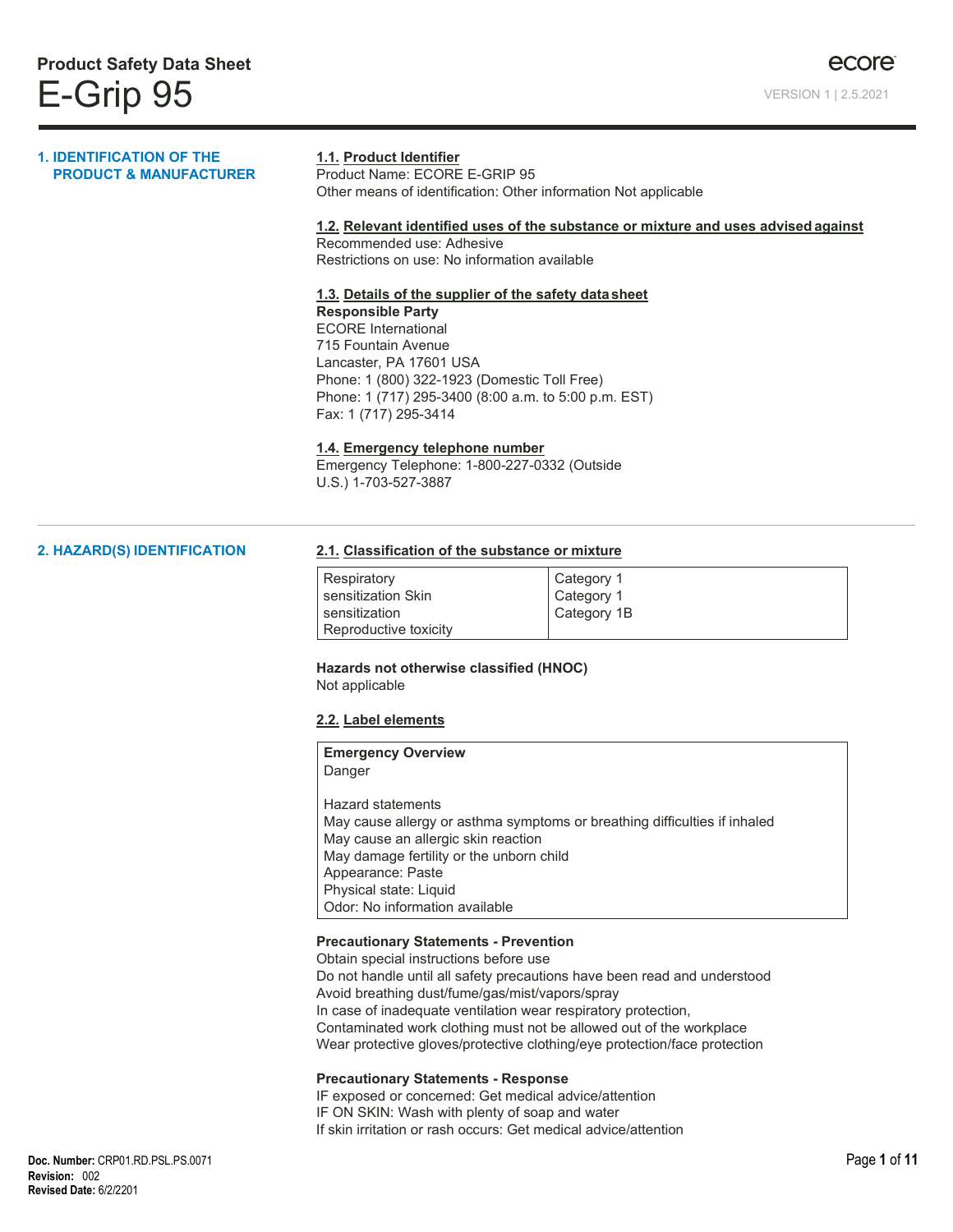| A AALIBAAITIALIILIFABLI LTIALI             |                                                                                                                                                                                                                                      |
|--------------------------------------------|--------------------------------------------------------------------------------------------------------------------------------------------------------------------------------------------------------------------------------------|
|                                            | 2.3. Other Information<br>No information available.                                                                                                                                                                                  |
|                                            | 18 % of the mixture consists of ingredient(s) of unknown toxicity                                                                                                                                                                    |
|                                            | <b>Precautionary Statements - Disposal</b><br>Dispose of contents/ container to an approved waste disposal plant                                                                                                                     |
|                                            | <b>Precautionary Statements - Storage</b><br>Store locked up                                                                                                                                                                         |
| 2. HAZARD(S) IDENTIFICATION<br>(CONTINUED) | Wash contaminated clothing before reuse<br>IF INHALED: If breathing is difficult, remove person to fresh air and keep comfortable for<br>breathing<br>If experiencing respiratory symptoms: Call a POISON CENTER or doctor/physician |
|                                            |                                                                                                                                                                                                                                      |

**3. COMPOSITION/INFORMATION ON INGREDIENTS**

**3.1. Substances**

Not applicable.

#### **Mixture**

| <b>Chemical Name</b>                   | <b>CAS No</b> | Weight -%  |
|----------------------------------------|---------------|------------|
| Limestone                              | 1317-65-3     | $40 - 70$  |
| Benzene, 1,1'-methylenebis[isocyanato- | 1317-65-3     | $0.1 - 51$ |
| Quartz                                 | 14808-60-7    | $0.1 - 51$ |
| Dibutyltin dilaurate                   | 77-58-7       | $0.1 - 51$ |
| Benzenesulfonyl isocyanate, 4-methyl-  | 4083-64-1     | $0.1 - 1$  |

*\*The exact percentage (concentration) of composition has been withheld as a trade secret*

#### **4. FIRST AID MEASURES**

#### **4.1. Description of first aid measures**

**General advice:** IF exposed or concerned: Get medical advice/attention. Show this safety data sheet to the doctor in attendance.

**Inhalation:** Remove to fresh air. May cause allergic respiratory reaction. If symptoms persist, call a physician. If breathing is difficult, (trained personnel should) give oxygen. Avoid direct contact with skin. Use barrier to give mouth-to-mouth resuscitation. If breathing has stopped, give artificial respiration. Get medical attention immediately.

**Eye contact:** Rinse thoroughly with plenty of water, also under the eyelids. Remove contact lenses, if present and easy to do. Continue rinsing. If eye irritation persists: Get medical advice/attention.

**Skin contact:** Wash off immediately with soap and plenty of water while removing all contaminated clothes and shoes. Wash contaminated clothing before reuse. May cause an allergic skin reaction. In the case of skin irritation or allergic reactions see a physician.

**Ingestion:** Clean mouth with water and drink afterwards plenty of water. Never give anything by mouth to an unconscious person. Do NOT induce vomiting. May produce an allergic reaction. Get immediate medical advice/attention.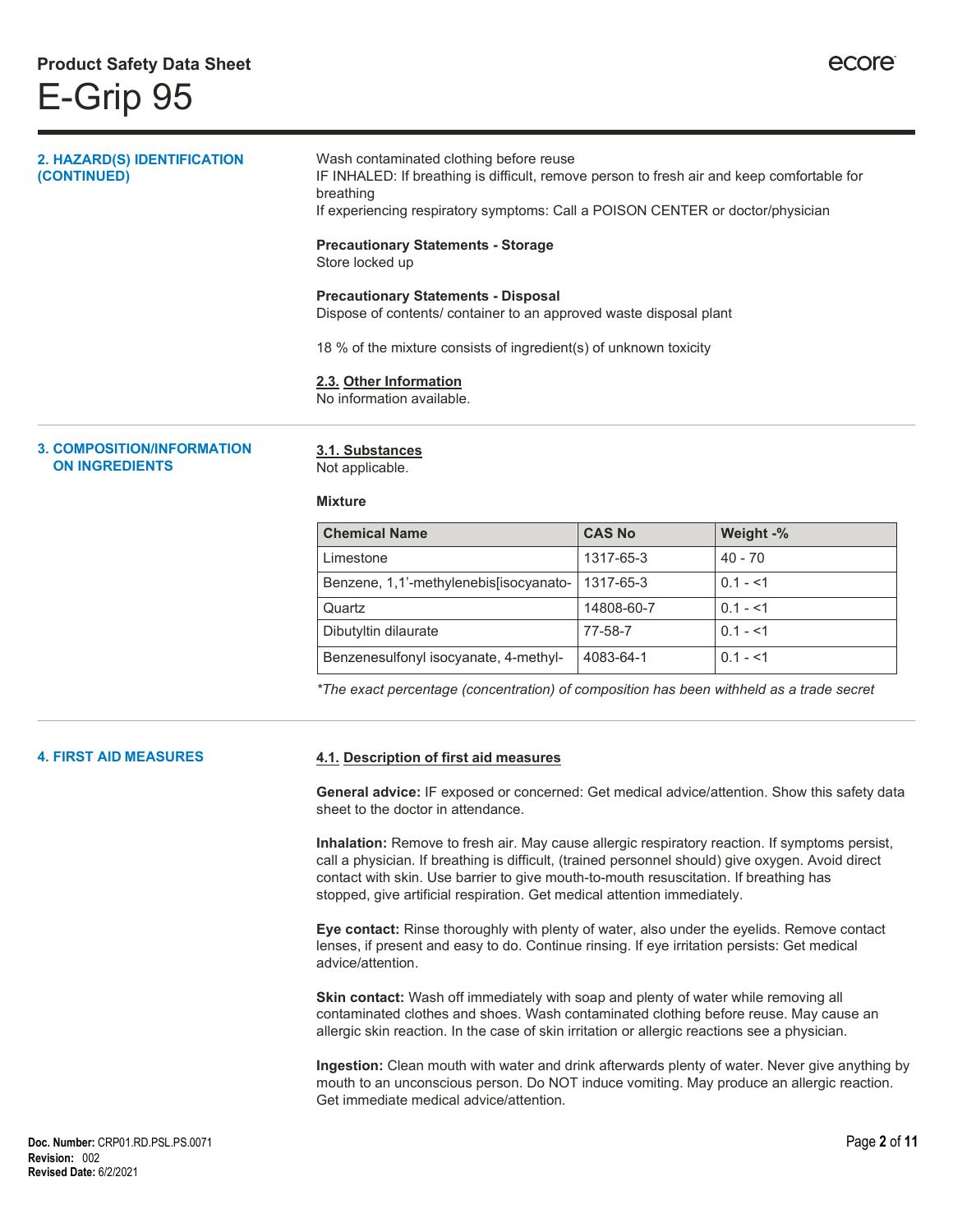| <b>4. FIRST AID MEASURES</b><br>(CONTINUED) | Self-protection of the first aider: Use personal protective equipment as required. Ensure that<br>medical personnel are aware of the material(s) involved, take precautions to protect themselves<br>and prevent spread of contamination. Avoid contact with skin, eyes, or clothing. Avoid direct<br>contact with skin. Use barrier to give mouth-to-mouth resuscitation.<br>4.2. Most important symptoms and effects, both acute and delayed<br>Symptoms: May cause allergy or asthma symptoms or breathing difficulties if inhaled. Coughing<br>and/ or wheezing. Itching. Rashes. Hives.<br>4.3. Indication of any immediate medical attention and special treatment needed<br>Note to physicians: May cause sensitization in susceptible persons. May cause sensitization by<br>inhalation and skin contact. Treat symptomatically |  |
|---------------------------------------------|-----------------------------------------------------------------------------------------------------------------------------------------------------------------------------------------------------------------------------------------------------------------------------------------------------------------------------------------------------------------------------------------------------------------------------------------------------------------------------------------------------------------------------------------------------------------------------------------------------------------------------------------------------------------------------------------------------------------------------------------------------------------------------------------------------------------------------------------|--|
| <b>5. FIRE FIGHTING MEASURES</b>            | 5.1. Extinguishing media                                                                                                                                                                                                                                                                                                                                                                                                                                                                                                                                                                                                                                                                                                                                                                                                                |  |
|                                             | Suitable Extinguishing Media: Carbon dioxide (CO2). Dry chemical. Foam. Use extinguishing<br>measures that are appropriate to local circumstances and the surrounding environment.                                                                                                                                                                                                                                                                                                                                                                                                                                                                                                                                                                                                                                                      |  |
|                                             | Large Fire: CAUTION: Use of water spray when fighting fire may be inefficient.                                                                                                                                                                                                                                                                                                                                                                                                                                                                                                                                                                                                                                                                                                                                                          |  |
|                                             | Unsuitable extinguishing media: Do not scatter spilled material with high pressure water<br>streams.                                                                                                                                                                                                                                                                                                                                                                                                                                                                                                                                                                                                                                                                                                                                    |  |
|                                             | 5.2. Special hazards arising from the substance or mixture                                                                                                                                                                                                                                                                                                                                                                                                                                                                                                                                                                                                                                                                                                                                                                              |  |
|                                             | Specific hazards arising from the chemical: Product is or contains a sensitizer. May cause<br>sensitization by inhalation and skin contact.                                                                                                                                                                                                                                                                                                                                                                                                                                                                                                                                                                                                                                                                                             |  |
|                                             | Hazardous combustion products: Carbon dioxide (CO2).                                                                                                                                                                                                                                                                                                                                                                                                                                                                                                                                                                                                                                                                                                                                                                                    |  |
|                                             | Explosion data Sensitivity to mechanical impact: None.                                                                                                                                                                                                                                                                                                                                                                                                                                                                                                                                                                                                                                                                                                                                                                                  |  |
|                                             | Sensitivity to static discharge: None.                                                                                                                                                                                                                                                                                                                                                                                                                                                                                                                                                                                                                                                                                                                                                                                                  |  |
|                                             | 5.3. Advice for firefighters                                                                                                                                                                                                                                                                                                                                                                                                                                                                                                                                                                                                                                                                                                                                                                                                            |  |
|                                             | Special protective equipment for fire-fighters: As in any fire, wear self-contained breathing<br>apparatus pressure-demand, MSHA/NIOSH (approved or equivalent) and full protective gear.                                                                                                                                                                                                                                                                                                                                                                                                                                                                                                                                                                                                                                               |  |
| <b>6. ACCIDENTAL RELEASE</b>                | 6.1. Personal precautions, protective equipment, and emergency procedures                                                                                                                                                                                                                                                                                                                                                                                                                                                                                                                                                                                                                                                                                                                                                               |  |
| <b>MEASURES</b>                             | Personal precautions: Use personal protective equipment as required. Keep people away from<br>and upwind of spill/leak. Ensure adequate ventilation. Avoid breathing vapors or mists. Avoid<br>contact with skin, eyes, or clothing. Wash thoroughly after handling.                                                                                                                                                                                                                                                                                                                                                                                                                                                                                                                                                                    |  |
|                                             | <b>Other information:</b> Refer to protective measures listed in Sections 7 and 8.                                                                                                                                                                                                                                                                                                                                                                                                                                                                                                                                                                                                                                                                                                                                                      |  |
|                                             | 6.2. Environmental precautions                                                                                                                                                                                                                                                                                                                                                                                                                                                                                                                                                                                                                                                                                                                                                                                                          |  |
|                                             | Environmental precautions: Prevent entry into waterways, sewers, basements, or<br>confined areas. See Section 12 for additional Ecological Information.                                                                                                                                                                                                                                                                                                                                                                                                                                                                                                                                                                                                                                                                                 |  |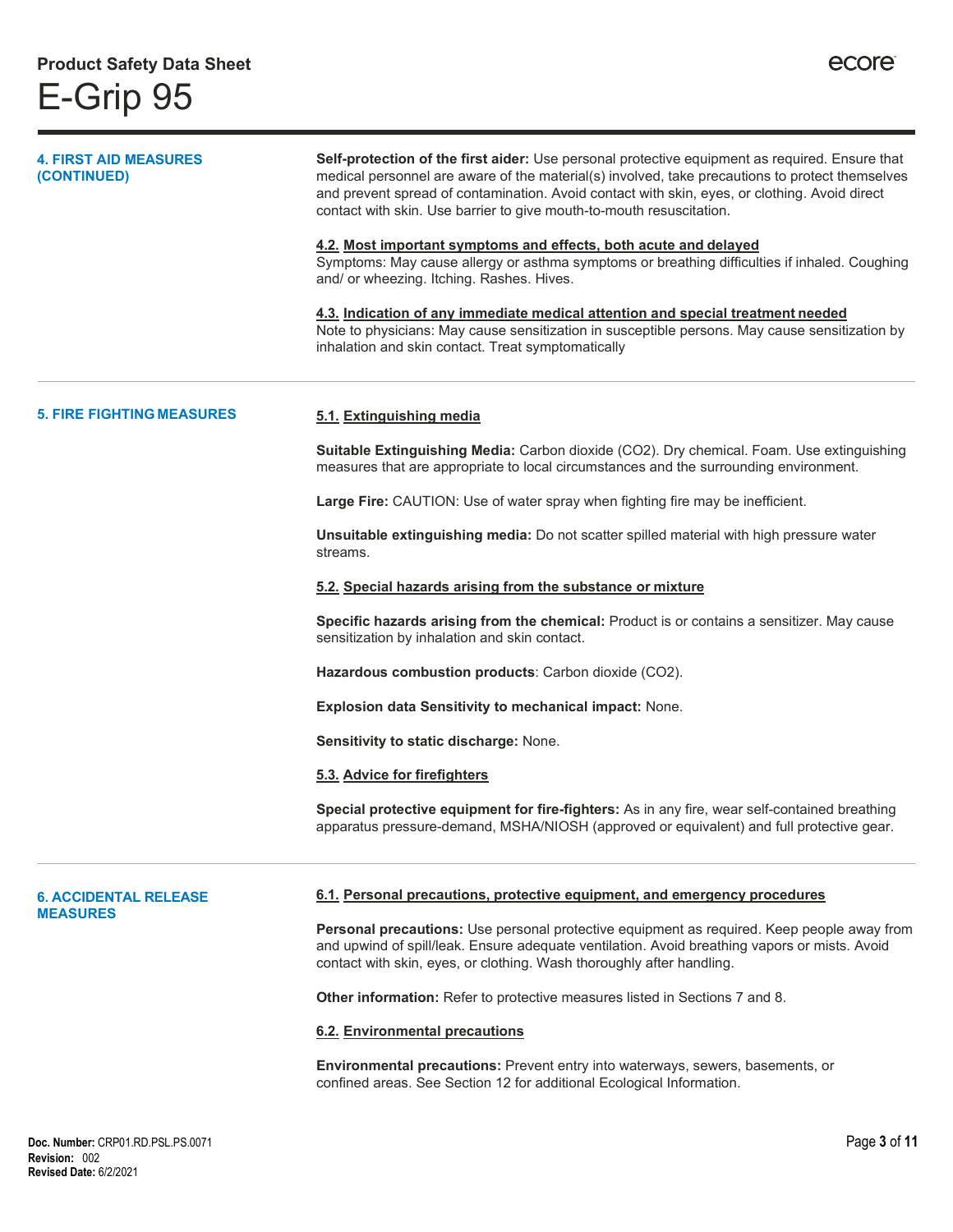#### **6. ACCIDENTAL RELEASE MEASURES (CONTINUED) 6.3. Methods and material for containment and cleaning up Methods for containment:** Stop leak if you can do it without risk. Contain and collect spillage with non-combustible absorbent material, (e.g., sand, earth, diatomaceous earth, vermiculite) and place in container for disposal according to local / national regulations (see Section 13). Do NOT close container (evolution of carbon dioxide - CO2 ). Keep wet and put outdoors in a secured place for a few days. Then dispose to of according to local / national regulations (see Section 13). **Methods for cleaning up:** Use personal protective equipment as required. Dam up. Take up

with inert, damp, non-combustible material using clean non-sparking tools and place into loosely covered plastic containers for later disposal. Clean contaminated surface thoroughly.

**Reference to other sections:** See section 8 for more information. See section 13 for more information.

#### **7. HANDLING ANDSTORAGE 7.1. Precautions for safe handling**

**Advice on safe handling:** Use personal protective equipment as required. Handle in accordance with good industrial hygiene and safety practice. Do not eat, drink, or smoke when using this product. Ensure adequate ventilation. Provide extract ventilation to points where emissions occur. In case of insufficient ventilation, wear suitable respiratory equipment. Do not breathe vapor or mist. Avoid contact with skin, eyes, or clothing. Wash thoroughly after handling. Take off contaminated clothing and wash before reuse.

#### **7.2. Conditions for safe storage, including any incompatibilities**

**Storage Conditions:** Keep in properly labeled containers. Keep containers tightly closed in a dry, cool, and well-ventilated place. Keep out of the reach of children. Protect from moisture.

#### **7.3 References to other sections**

Reference to other sections Section 10: STABILITY AND REACTIVITY Section 13: DISPOSAL CONSIDERATIONS

#### **8. EXPOSURE CONTROLS/ PERSONAL PROTECTION**

#### **8.1. Control parameters**

**Exposure Limits:** This product contains substances which in their raw state are powder form, however in this product they are in a non-respirable form. Inhalation of powder/dust particles is unlikely to occur from exposure to this product.

See next page for chart.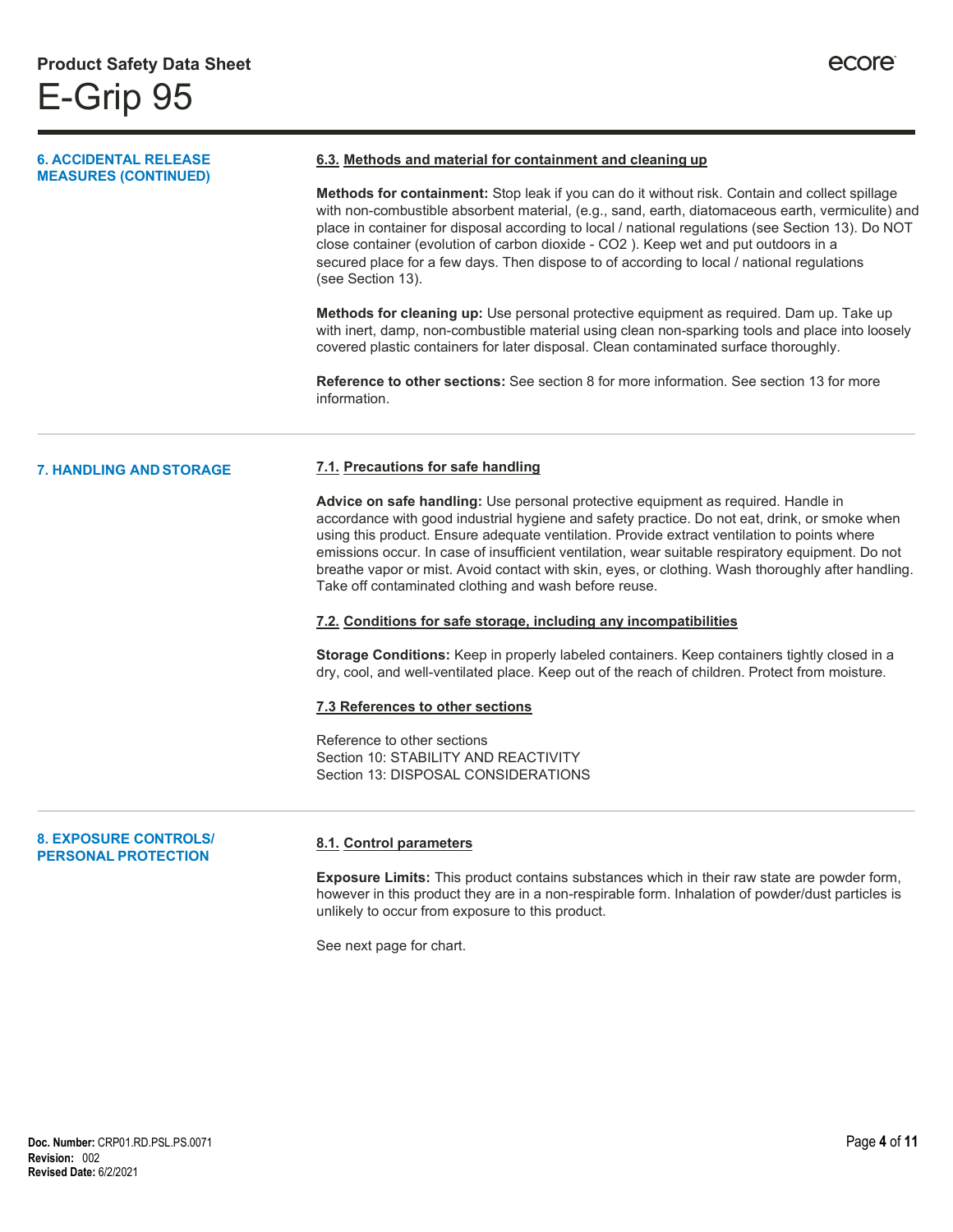| <b>Chemical Name</b>                                    | <b>ACGIH TLV</b>                                                        | <b>OSHA PEL</b>                                                                                                                                                                                                                                                                                                                                                                          | <b>NIOSH</b>                                                                                   |
|---------------------------------------------------------|-------------------------------------------------------------------------|------------------------------------------------------------------------------------------------------------------------------------------------------------------------------------------------------------------------------------------------------------------------------------------------------------------------------------------------------------------------------------------|------------------------------------------------------------------------------------------------|
| Limestone<br>1317-65-3                                  |                                                                         | TWA: 15 mg/m <sup>3</sup> total dust<br>TWA: 5 mg/m <sup>3</sup> respirable<br>fraction<br>(vacated) TWA: 15 mg/m <sup>3</sup> total dust<br>(vacated) TWA: 5 mg/m <sup>3</sup><br>respirable fraction                                                                                                                                                                                   | TWA: 10 mg/m <sup>3</sup> total dust<br>TWA: 5 mg/m <sup>3</sup> respirable dust               |
| Benzene,<br>1,1'-methylenebis[isocyanato-<br>26447-40-5 |                                                                         | Ceiling: 0.02 ppm<br>Ceiling: 0.2 mg/m <sup>3</sup>                                                                                                                                                                                                                                                                                                                                      |                                                                                                |
| Quartz<br>14808-60-7                                    | TWA: $0.025$ mg/m <sup>3</sup><br>respirable<br>particulate matter      | TWA: 50 $\mu$ g/m <sup>3</sup> TWA: 50 $\mu$ g/m <sup>3</sup><br>excludes construction work,<br>agricultural operations, and<br>exposures that result from the<br>processing of sorptive clays<br>(vacated) TWA: 0.1 mg/m <sup>3</sup> respirable<br>dust<br>: $(250)/(%SiO2 + 5)$ mppcf<br>TWA respirable fraction<br>: $(10)/(%SiO2 + 2)$ mg/m <sup>3</sup><br>TWA respirable fraction | IDLH: 50 mg/m <sup>3</sup> respirable<br>dust<br>TWA: $0.05 \text{ mg/m}^3$ respirable<br>dust |
| Dibutyltin dilaurate<br>77-58-7                         | STEL: 0.2 mg/m <sup>3</sup> Sn<br>TWA: $0.1 \text{ mg/m}^3$ Sn<br>$S^*$ | TWA: $0.1 \text{ mg/m}^3$ Sn<br>(vacated) TWA: 0.1 mg/m <sup>3</sup> Sn<br>(vacated) S*                                                                                                                                                                                                                                                                                                  | IDLH: $25 \text{ mg/m}^3$ Sn<br>TWA: $0.1 \text{ mg/m}^3$ except<br>Cyhexatin Sn               |

| <b>Chemical Name</b>                                    | <b>Argentina</b>                                                | <b>Brazil</b>                  | <b>Chile</b>                                     | Colombia                                          |
|---------------------------------------------------------|-----------------------------------------------------------------|--------------------------------|--------------------------------------------------|---------------------------------------------------|
| Limestone<br>1317-65-3                                  | TWA: $10 \text{ mg/m}^3$                                        | $\overline{\phantom{a}}$       | TWA: $7 \text{ mg/m}^3$                          | $\overline{\phantom{a}}$                          |
| Benzene,<br>1,1'-methylenebis[isocyanato-<br>26447-40-5 | TWA: 0.005 ppm                                                  |                                | TWA: 0.004 ppm<br>TWA: $0.045$ mg/m <sup>3</sup> |                                                   |
| Quartz<br>14808-60-7                                    | TWA: $0.05$ mg/m <sup>3</sup>                                   | TWA: $0.025$ mg/m <sup>3</sup> | TWA: $0.08 \text{ mg/m}^3$                       | TWA: $0.025$ mg/m <sup>3</sup>                    |
| Dibutyltin dilaurate<br>77-58-7                         | TWA: $0.1 \text{ mg/m}^3$<br>Skin<br>STEL: $0.2 \text{ mg/m}^3$ | TWA: $0.1 \text{ mg/m}^3$      | TWA: $0.09$ mg/m <sup>3</sup><br><b>Skin</b>     | STEL: 0.2mg/m <sup>3</sup><br>TWA: $0.1$ mg/m $3$ |

| <b>Chemical Name</b>            | <b>Costa Rica</b>                                    | Peru                                                   | Uruguay                                                                  | Venezuela                                                       |
|---------------------------------|------------------------------------------------------|--------------------------------------------------------|--------------------------------------------------------------------------|-----------------------------------------------------------------|
| Quartz<br>14808-60-7            | TWA: $0.025$ mg/m <sup>3</sup>                       | TWA: $0.05$ mg/m $3$                                   | $0.025$ mg/m <sup>3</sup> TWA<br>(respirable particulate)<br>matter)     | TWA: $0.025$ mg/m <sup>3</sup>                                  |
| Dibutyltin dilaurate<br>77-58-7 | TWA: $0.1$ mg/m <sup>3</sup><br>$STEL: 0.2$ mg/m $3$ | STEL: 0.2mg/m <sup>3</sup><br>TWA: $0.1 \text{mg/m}^3$ | $0.2 \text{ mg/m}^3$ STEL (as<br>Sn)<br>$0.1 \text{ mg/m}^3$ TWA (as Sn) | Skin<br>STEL: $0.2 \text{ mg/m}^3$<br>TWA: $0.1 \text{ mg/m}^3$ |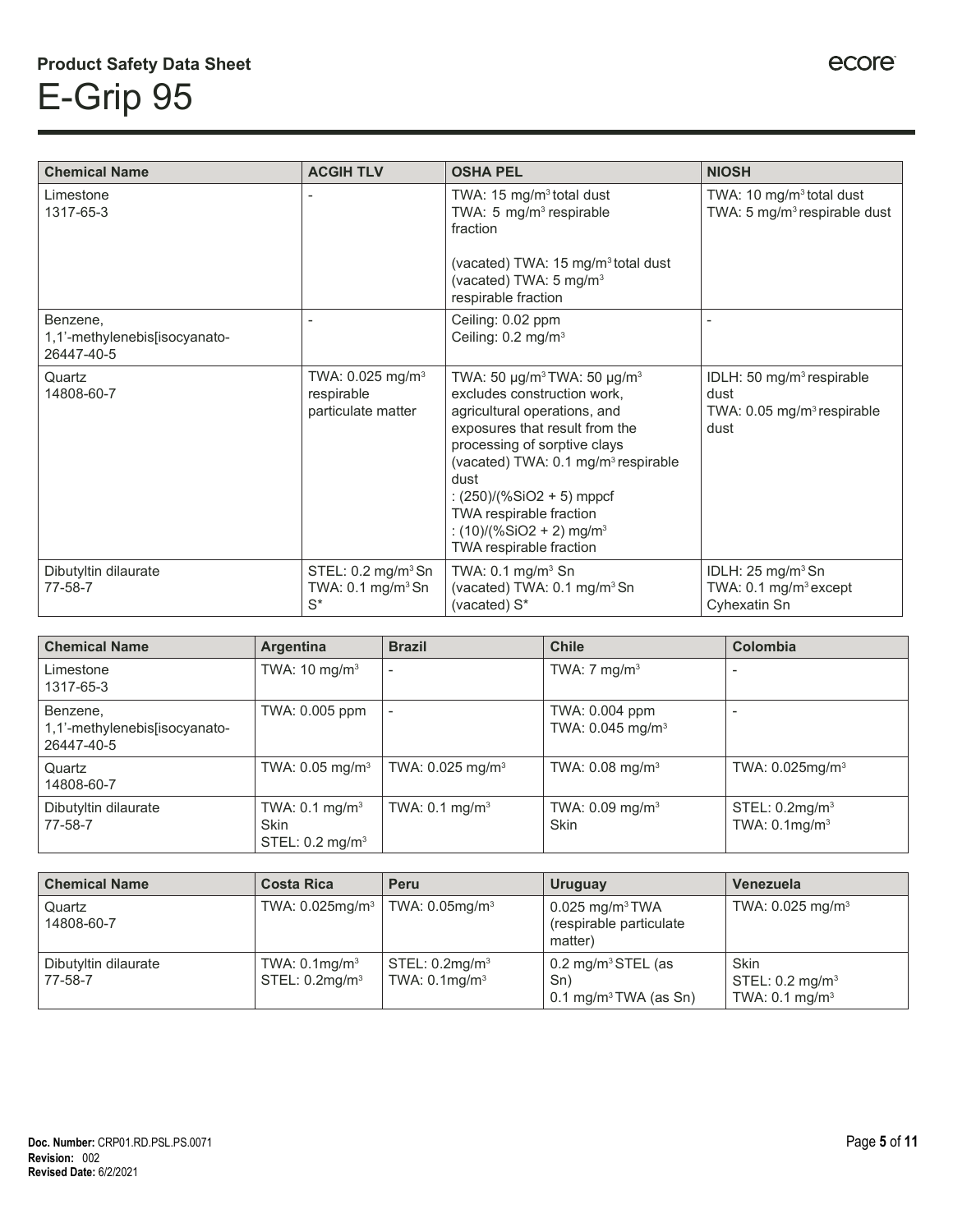#### **8. EXPOSURE CONTROLS/ PERSONAL PROTECTION (CONTINUED) 8.2. Exposure controls** Appropriate engineering controls **Engineering controls** Showers Eyewash stations Ventilation systems **Individual protection measures, such as personal protective equipment Eye/face protection:** Tight sealing safety goggles. **Hand protection:** Wear suitable chemical resistant gloves. The selection of suitable gloves does not only depend on the material, but also on further marks of quality and various manufacturers. **Skin and body protection:** Wear suitable protective clothing. **Respiratory protection:** If exposure limits are exceeded or irritation is experienced, NIOSH/ MSHA approved respiratory protection should be worn. Positive pressure supplied air respirators may be required for high airborne contaminant concentrations. Respiratory protection must be provided in accordance with current local regulations. **General hygiene considerations:** Wear suitable gloves and eye/face protection. Handle in accordance with good industrial hygiene and safety practice. Do not eat, drink, or smoke when using this product. Keep away from food, drink, and animal feeding stuffs. Do not breathe vapor or mist. Avoid contact with skin, eyes, or clothing. Wash hands before breaks and immediately after handling the product. Remove and wash contaminated clothing and gloves, including the inside, before re-use. Regular cleaning of equipment, work area and clothing is recommended.

#### **9. PHYSICAL AND CHEMICAL PROPERTIES**

#### **9.1. Information on basic physical and chemical properties**

**Physical state** Liquid **Appearance** Paste<br> **Color** No inf

**Color** No information available **Odor** No information available<br> **Odor threshold** No information available **No information available** 

| <b>Property</b>                                                                                               | <b>Values</b>                          | <b>Remarks/Method</b> |
|---------------------------------------------------------------------------------------------------------------|----------------------------------------|-----------------------|
| pH                                                                                                            | No data available                      | None known            |
| Melting point/ freezing point                                                                                 | No data available                      | None known            |
| Boiling point                                                                                                 | No data available                      | None known            |
| Flash point                                                                                                   | >93.3°C / 200°F                        |                       |
| Evaporation rate                                                                                              | No data available                      | None known            |
| Flammability (solid, gas)                                                                                     | Not applicable for liquids             |                       |
| Flammability Limit in Air<br>Upper flammability or explosive limits<br>Lower flammability or explosive limits | No data available<br>No data available |                       |
| Vapor pressure                                                                                                | No data available                      | None known            |
| Relative vapor density                                                                                        | No data available                      | None known            |
| Relative density                                                                                              | No data available                      | None known            |
| Water solubility                                                                                              | No data available                      | None known            |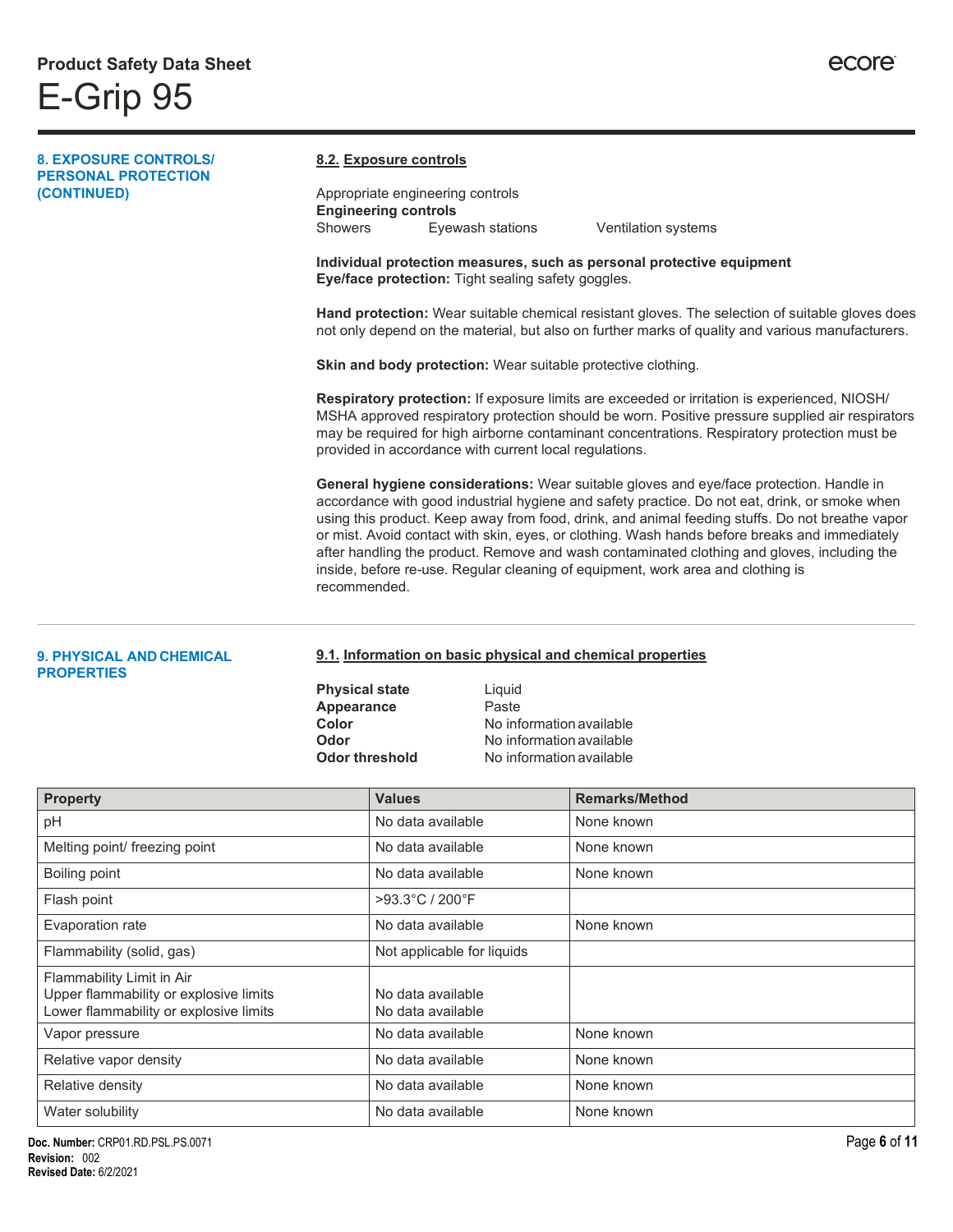# **Product Safety Data Sheet** E-Grip 95

| Property                  | <b>Values</b>     | <b>Remarks/Method</b> |
|---------------------------|-------------------|-----------------------|
| Solubility(ies)           | No data available | None known            |
| Partition coefficient     | No data available | None known            |
| Autoignition temperature  | No data available | None known            |
| Decomposition temperature | No data available | None known            |
| Kinematic viscosity       | No data available | None known            |
| Dynamic viscosity         | 1800 - 3200 Pa.s  |                       |

### **9.2. Other information**

| <b>Property</b>      | <b>Values</b>            |
|----------------------|--------------------------|
| Explosive properties | No information available |
| Oxidizing properties | No information available |
| Solvent content (%)  | No information available |
| Solid content (%)    | No information available |
| Softening Point      | No information available |
| Molecular weight     | No information available |
| VOC Content (%)      | $< 0.1$ g/L              |
| Density              | 1.74 $q/cm3$             |
| <b>Bulk density</b>  | No information available |

| <b>10. STABILITY AND REACTIVITY</b> | 10.1. Reactivity                                                          |                                                                                                                   |  |  |
|-------------------------------------|---------------------------------------------------------------------------|-------------------------------------------------------------------------------------------------------------------|--|--|
|                                     | <b>Reactivity</b>                                                         | No information available.                                                                                         |  |  |
|                                     | 10.2. Chemical stability                                                  |                                                                                                                   |  |  |
|                                     | <b>Chemical stability</b>                                                 | Stable under normal conditions.                                                                                   |  |  |
|                                     | 10.3. Possibility of hazardous reactions                                  |                                                                                                                   |  |  |
|                                     | Possibility of hazardous reactions None under normal processing.          |                                                                                                                   |  |  |
|                                     | Hazardous polymerization                                                  | Hazardous polymerization may occur.                                                                               |  |  |
|                                     | 10.4. Conditions to avoid                                                 |                                                                                                                   |  |  |
|                                     | <b>Conditions to avoid</b>                                                | Extremes of temperature and direct sunlight. Keep from any<br>possible contact with water. Protect from moisture. |  |  |
|                                     | 10.5. Incompatible materials                                              |                                                                                                                   |  |  |
|                                     | Incompatible materials                                                    | Water. Alcohols. Strong oxidizing agents. Strong bases.                                                           |  |  |
|                                     | 10.6. Hazardous decomposition products                                    |                                                                                                                   |  |  |
|                                     | Hazardous decomposition products None known based on information supplied |                                                                                                                   |  |  |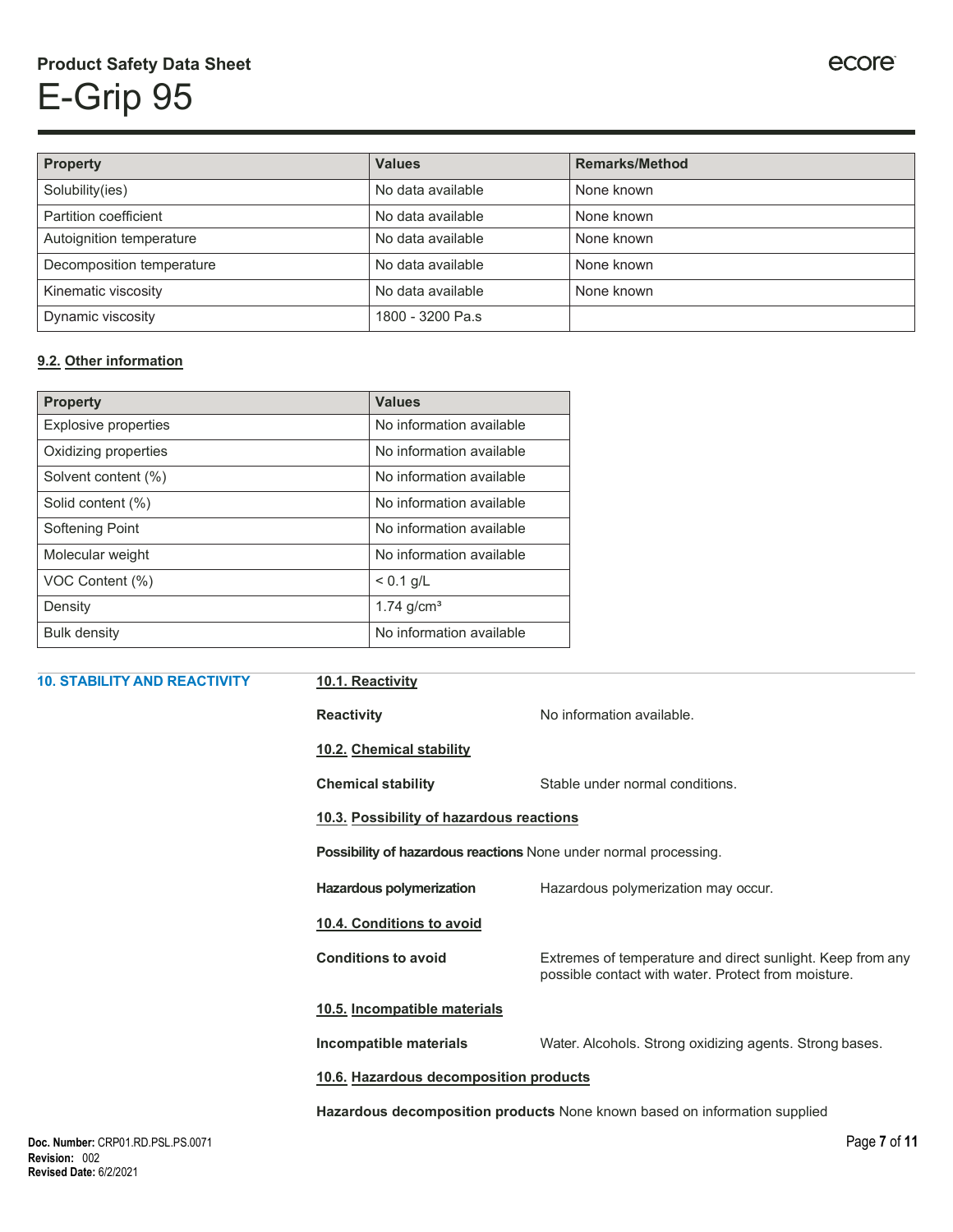## **11. TOXICOLOGICAL INFORMATION 11.1. Information on toxicological effects Product Information Inhalation:** May cause allergy or asthma symptoms or breathing difficulties if inhaled. May cause sensitization in susceptible persons. **Eye contact:** Based on available data, the classification criteria are not met. **Skin contact:** Repeated or prolonged skin contact may cause allergic reactions with susceptible persons. May cause sensitization by skin contact. **Ingestion:** May cause additional affects as listed under "Inhalation". **Symptoms related to the physical, chemical, and toxicological characteristics Symptoms:** Symptoms of allergic reaction may include rash, itching, swelling, trouble breathing, tingling of the hands and feet, dizziness, lightheadedness, chest pain, muscle pain, or flushing. Coughing and/ or wheezing. Itching. Rashes. Hives. **Acute toxicity Numerical measures of toxicity**

The following values are calculated based on chapter 3.1 of the GHS document .

Component information:

| <b>Chemical Name</b>                                     | Oral LD50                             | <b>Dermal LD50</b>                       | <b>Inhalation LC50</b>    |
|----------------------------------------------------------|---------------------------------------|------------------------------------------|---------------------------|
| Limestone<br>1317-65-3                                   | >5000 mg/kg<br>(Rattus)               |                                          |                           |
| Benzene,<br>1,1'-methylenebis[isocyanato-<br>26447-40-5  | >10000 mg/kg<br>(Rattus)              | > 10000 mg/kg (Oryctolagus<br>cuniculus) | $=490$ mg/m3 (Rattus) 4 h |
| Quartz<br>14808-60-7                                     | >20000 mg/kg                          |                                          |                           |
| Dibutyltin dilaurate<br>77-58-7                          | $=2071$ mg/kg<br>(Rattus) OECD<br>401 | > 2000 mg/kg (Rattus)                    |                           |
| Benzenesulfonyl isocyanate,<br>$4$ -methyl-<br>4083-64-1 | $= 2234$ mg/kg<br>(Rattus)            | LD 50 (Rattus) > 2000 mg/kg<br>OECD 402  | $>640$ ppm (Rattus) 1 h   |

#### **Delayed and immediate effects as well as chronic effects from short and long-term exposure**

**Skin corrosion/irritation:** Based on available data, the classification criteria are not met.

**Serious eye damage/eye irritation:** Based on available data, the classification criteria are not met.

**Respiratory or skin sensitization:** May cause sensitization by inhalation. May cause sensitization by skin contact.

**Germ cell mutagenicity:** Based on available data, the classification criteria are not met.

**Carcinogenicity:** Contains a known or suspected carcinogen. As Quartz (14808-60-7) is inextricably bound in the polymer matrix, it is not expected to be available as an airborne hazard (dust, mist, or spray) under normal condition of uses.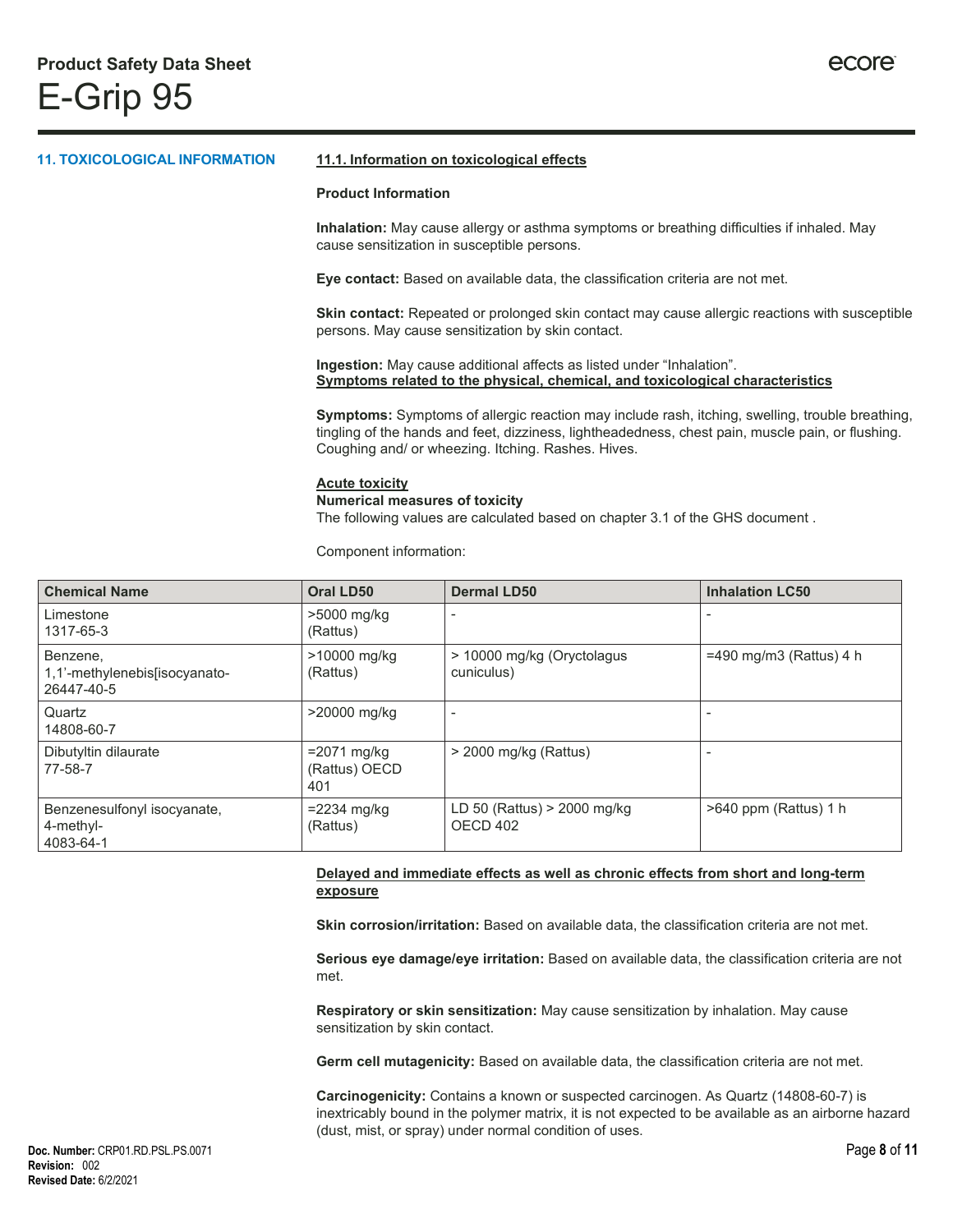The table below indicates whether each agency has listed any ingredient as a carcinogen.

| <b>Chemical Name</b>                                        | <b>ACGIH</b> | <b>IARC</b> | <b>NTP</b> | <b>OSHA</b> |
|-------------------------------------------------------------|--------------|-------------|------------|-------------|
| Benzene,<br>1,1'-methylenebis[isocya<br>nato-<br>26447-40-5 |              | Group 3     |            |             |
| Quartz<br>14808-60-7                                        | A2           | Group 1     | Known      | Х           |

#### **Legend**

ACGIH (American Conference of Governmental Industrial Hygienists) *A2 - Suspected Human Carcinogen* IARC (International Agency for Research on Cancer) *Group 1 - Carcinogenic to Humans Group 3 - Not Classifiable as to Carcinogenicity in Humans* NTP (National Toxicology Program) *Known - Known Carcinogen* OSHA (Occupational Safety and Health Administration of the US Department of Labor) *X - Present*

#### **Benzene, 1,1'-methylenebis[isocyanato-(26447-40-5)**

| <b>Method</b> | <b>Species</b> | <b>Results</b>                               |
|---------------|----------------|----------------------------------------------|
|               | in vivo        | Limited evidence of a carcinogenic<br>effect |

#### **Quartz (14808-60-7)**

| <b>Method</b>                                         | <b>Species</b> | <b>Results</b> |
|-------------------------------------------------------|----------------|----------------|
| IARC (International Agency for Research on<br>Cancer) | Human evidence | Carcinogenic   |

**Reproductive toxicity:** Contains a known or suspected reproductive toxin. Classification based on data available for ingredients. May cause harm to breast-fed children.

**STOT - single exposure:** Based on available data, the classification criteria are not met.

**STOT - repeated exposure:** Based on available data, the classification criteria are not met. **Target organ effects:** Eyes, Respiratory system, Skin.

**Aspiration hazard:** Based on available data, the classification criteria are not met.

**Other adverse effects**: No information available.

**Interactive effects:** No information available.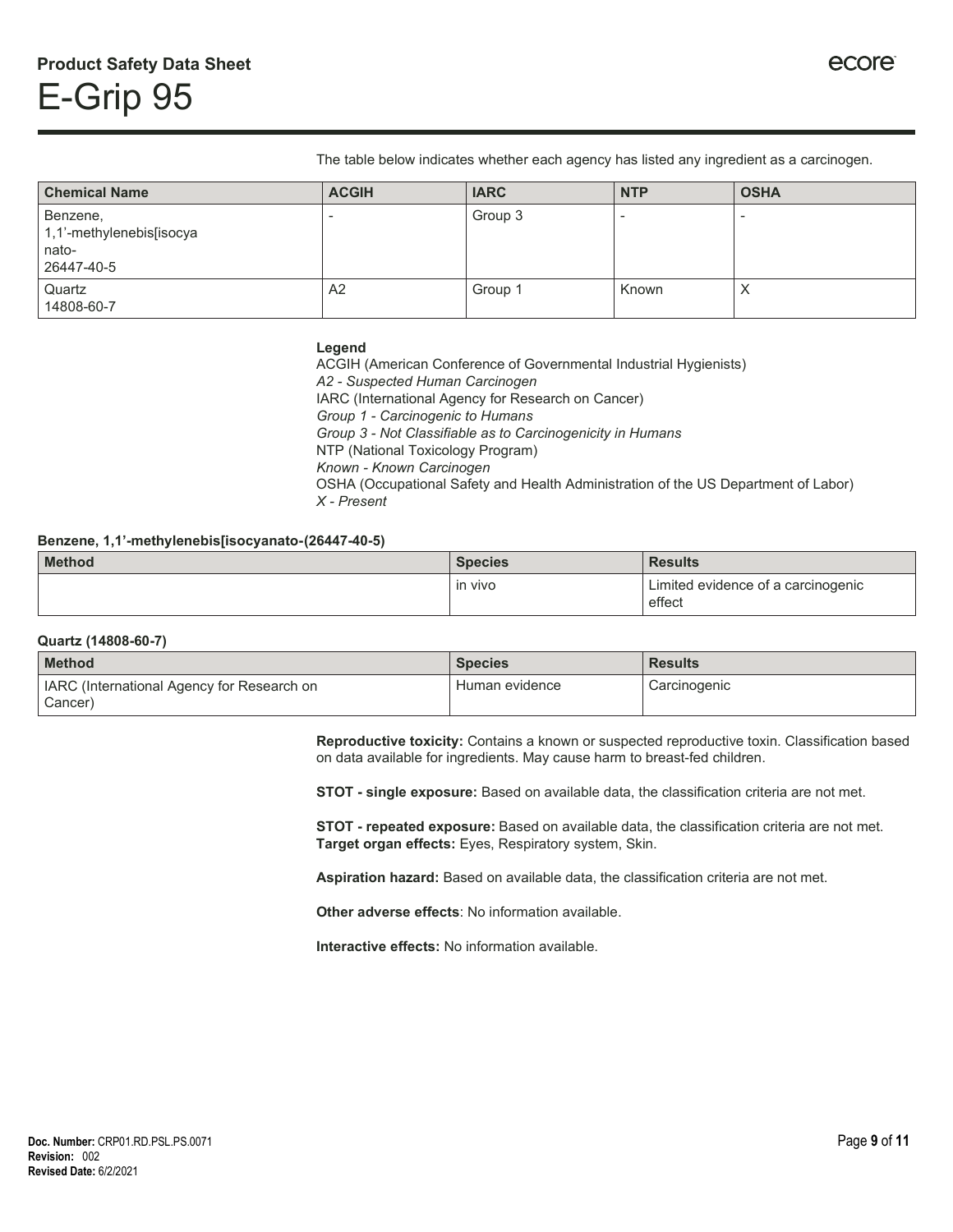#### **12. ECOLOGICAL INFORMATION 12.1. Toxicity**

**Ecotoxicity:** Harmful to aquatic life with long lasting effects.

| <b>Chemical Name</b>                                        | <b>Algae/aquatic plants</b>                                 | <b>Fish</b>                                                        | <b>Toxicity to</b><br>microorganisms | <b>Crustacea</b>                        |
|-------------------------------------------------------------|-------------------------------------------------------------|--------------------------------------------------------------------|--------------------------------------|-----------------------------------------|
| Limestone<br>1317-65-3                                      | CE50 (72h) > 200mg/L<br>Algae (Desmondesmus<br>subspicatus) | CL <sub>50</sub><br>(96h) > 10000 mg/L<br>(Oncorhynchus<br>mykiss) |                                      | CE50 (48h) >1000 mg/L<br>Daphnia Magna  |
| Benzene,<br>1,1'-methylenebis[isocya<br>nato-<br>26447-40-5 | EC50: =3230mg/L (96h,<br>Skeletonema costatum)              | $\overline{\phantom{0}}$                                           |                                      | EC50: >1000mg/L (24h,<br>Daphnia magna) |
| Dibutyltin dilaurate<br>77-58-7                             | EC50 1 (72h) mg/L<br>(desmodesmus<br>subspicatus)           | $LC50: =2mg/L (48h,$<br>Oryzias latipes)                           |                                      | 0,463 (48h) mg/L<br>(daphnia magma)     |

#### **12.2. Persistence and degradability**

**Persistence and degradability:** No information available.

#### **12.3. Bioaccumulative potential**

**Bioaccumulation:** There is no data for this product.

#### **Component Information**

| <b>Chemical Name</b>                                 | <b>Partition coefficient</b> |
|------------------------------------------------------|------------------------------|
| Limestone<br>1317-65-3                               | 0.9                          |
| Benzene, 1,1'-methylenebis[isocyanato-<br>26447-40-5 | 4.5                          |
| Dibutyltin dilaurate<br>77-58-7                      | 4.44                         |
| Benzenesulfonyl isocyanate, 4-methyl-<br>4083-64-1   | 0.6                          |

#### **12.4. Mobility in soil**

**Mobility:** No information available.

#### **Other adverse effects**

**Other adverse effects:** No information available.

#### **13. DISPOSAL CONSIDERATIONS**

#### **13.1. Waste treatment methods**

**Waste from residues/unused products:** It is the responsibility of the waste generator to determine the toxicity and physical properties of the material generated to determine the proper waste identification and disposal methods in compliance with applicable regulations.

**Contaminated packaging:** Dispose of in accordance with federal, state, and local regulations